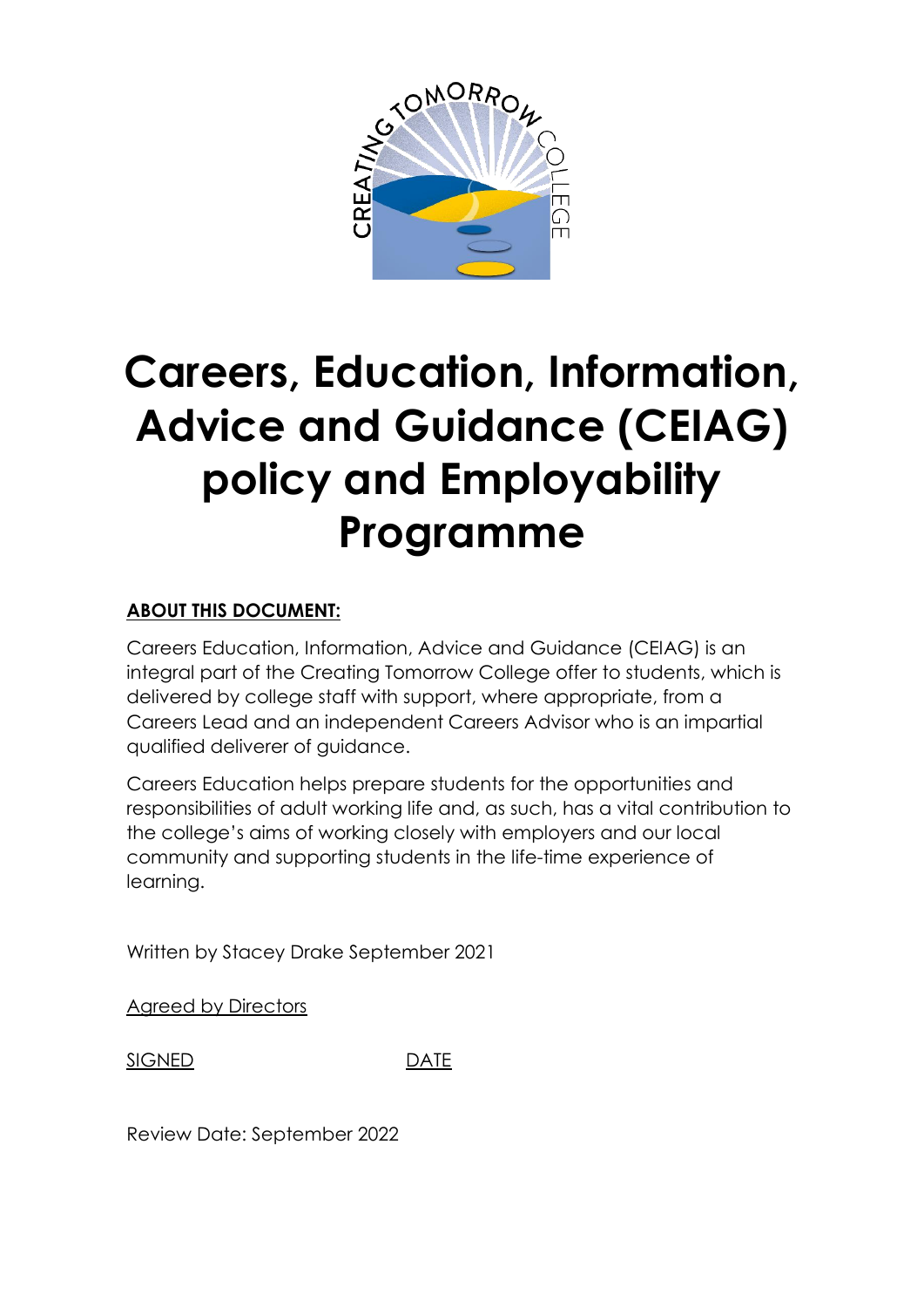#### **Overview**

Creating Tomorrow College is a further education provision with a focus on independent living and employability. Support for young adults looking to join the work force through skill development, work experience, supported internships and apprenticeships.

Creating Tomorrow is a further education college currently based at Chester House, Northamptonshire. The aim of Creating Tomorrow College provision is to prepare young adults for independent living and employment opportunities as they transition into adulthood. Learners will develop work related knowledge and practical skills, with access to a wide range of work experience opportunities including retail and hospitality, Horticulture and ground management, event organisation, museum and archiving and supporting educational tours for younger children. Learners will follow a pathway of education that meets their needs and abilities. Support in the work place is provided by specially trained job coaches, academic work is provided by qualified teachers. Although we are currently based at Chester House site, over the coming years the College plans to grow and operate a number of satellite campuses within Northamptonshire. The focus on the satellite centres will be independent learning, employment and post 16 foundation programmes.

We recognise that it is not good enough to only deliver a curriculum for Employability as this has very little impact for our learners. Learners acquire news skills when is supported by a breadth of experience, so we ensure that our learners have the ability to apply their learning for extended periods throughout their journey. Therefore, our Employability model comprises of two elements: **Curriculum and Experience of the World of Work**:

We recognise that our learners will benefit from a range of different practical application and opportunities. A learners starting point can vary, this can depend on employability development stage, age, prior employability learning and EHCP outcomes.

This is why we offer six different levels of experience and students will access the one that is most appropriate for them

- Level 1 is Enterprise -Every learner will have had, or will have an experience of enterprise. The aim is an introduction to the basic concept of manufacturing or service providing them with the opportunity to understand the principles of cost, profit and reinvestment.
- Level 2 is 'a Day in the Life of'. This stage provides the opportunity for learners that are not ready to access work experience the ability to observe and 'feel' what is like to work in a chosen sector. The benefit of these experiences enable the student to prepare themselves for level 3.
- Level 3 is Short Term Work Experience. This level enables the student to access a 'traditional' block of work experience, putting learning into practice. At Creating Tomorrow college, we recognise the value of this experience however also understand that in isolation this offers very little value to the student without the wider approach we adopt.
- Level 4 is Extended Work Experience. Students where appropriate will benefit from accessing extended work experience dependent on their personalised, identified outcome for employment. This may take the form of practical work experience for up to 3 days a week, therefore providing extended opportunities to develop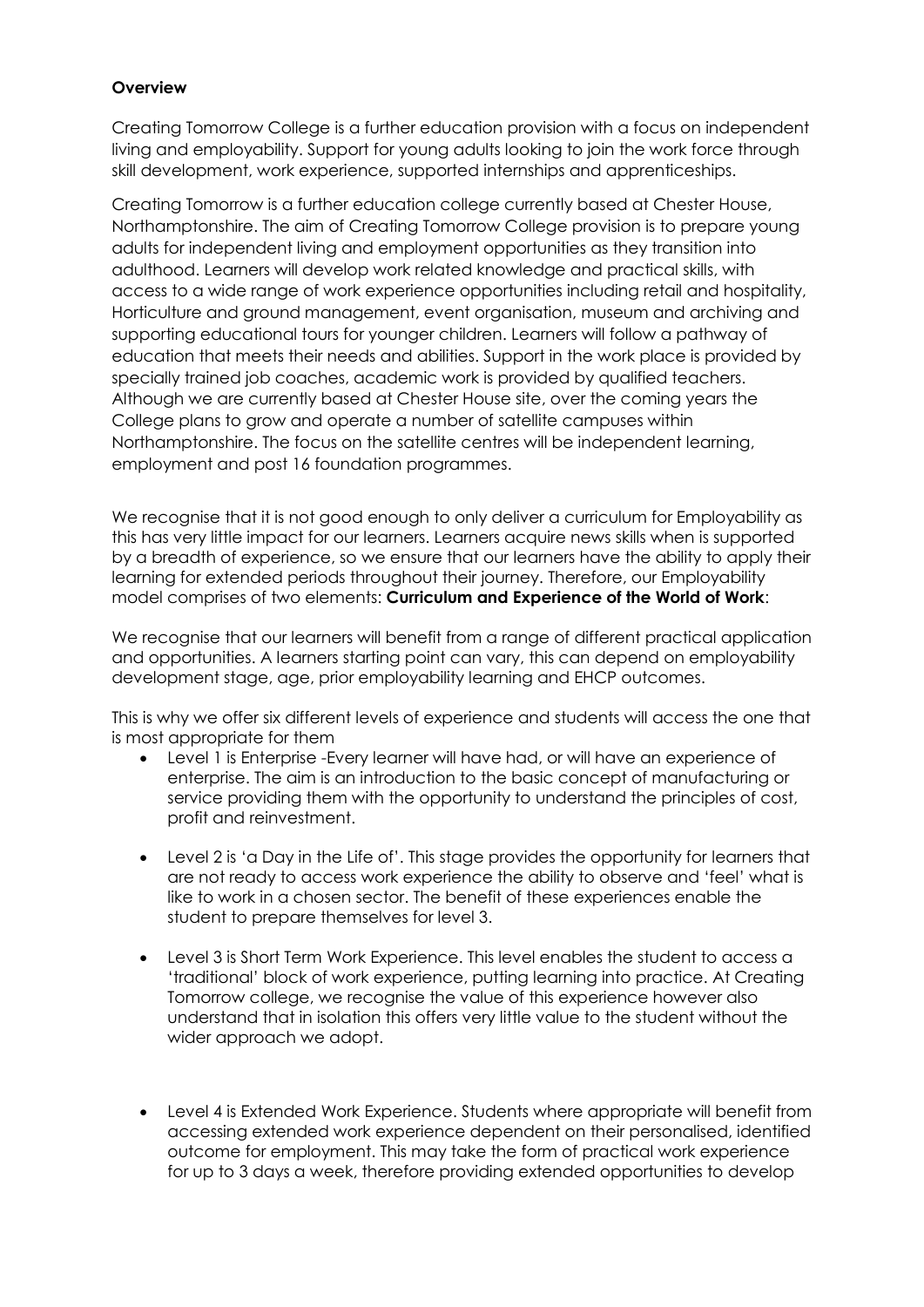skills for the workplace to gain and sustain meaningful employment in adult life. For those students this may not be suitable for, we will look at social impact project or volunteering options to fulfil a sense of purpose.

- Level 5 is Supported Internships. The Creating Tomorrow Trust supported internships offer the intern the opportunity to continue with their education while attending a yearlong work placement. During the internship the intern will no longer attend college, they will work in an identified business or department at the Chester House Estate supported by a Job Coach employed by the college. The education programme will be delivered on site to the intern by the job coach. These are appropriate for those that will be ready to gain meaningful employment following the programme. Supported internships are not a route into further education.
- Level 6 is Inclusive Apprenticeships. An inclusive apprenticeship is very similar to a standard apprenticeship however since the Maynard Review the Institute for Apprenticeships (IfA) guidance now requires for end point assessments to be subject to reasonable adjustments. The Department for Education announced changes to Maths and English requirements for apprentices who have special educational needs, learning difficulties or disabilities. Specific criteria have to be met and evidenced and these are detailed in the Specification of Apprenticeship Standards for England. For these apprentices' exemptions are in place for the regular English and Maths minimum requirements. This exemption allows the apprentice to use an Entry Level 3 qualification in English or Maths as an acceptable alternative.

# **Commitment**

Creating Tomorrow College is committed to providing a structured curriculum, and meeting the national and local expectations in relations to employability and careers education by:

- Continuing to have a positive and meaningful relationship with the South East Midlands Local Enterprise Partnership (SEMLEP) Careers and Enterprise Company (CEC) and local employers
- Students access impartial careers guidance from a level 6 trained careers guidance practitioner as required by the 2011 Education Act.
- Work in line with the NATSPEC framework and towards the eight Gatsby Benchmarks:
	- ❖ A Stable Careers Programme
	- ◆ 2. Learning from Careers and Labour market information
	- ❖ 3. Addressing the needs of each pupil
	- **↑** 4. Linking curriculum learning to careers
	- $\div$  5. Encounters with Employers and Employees
	- ❖ 6. Experiences of work places
	- $\div$  7. Encounters with further and higher education
	- ❖ 8. Personal guidance

This policy statement sets out Creating Tomorrow College arrangements to comply with the education provider's legal obligations under Section 42B of the Education Act 1997 "Opportunity for a range of education and training providers to access registered pupils during the relevant phase of their education for the purpose of informing them about approved technical education qualifications or apprenticeships".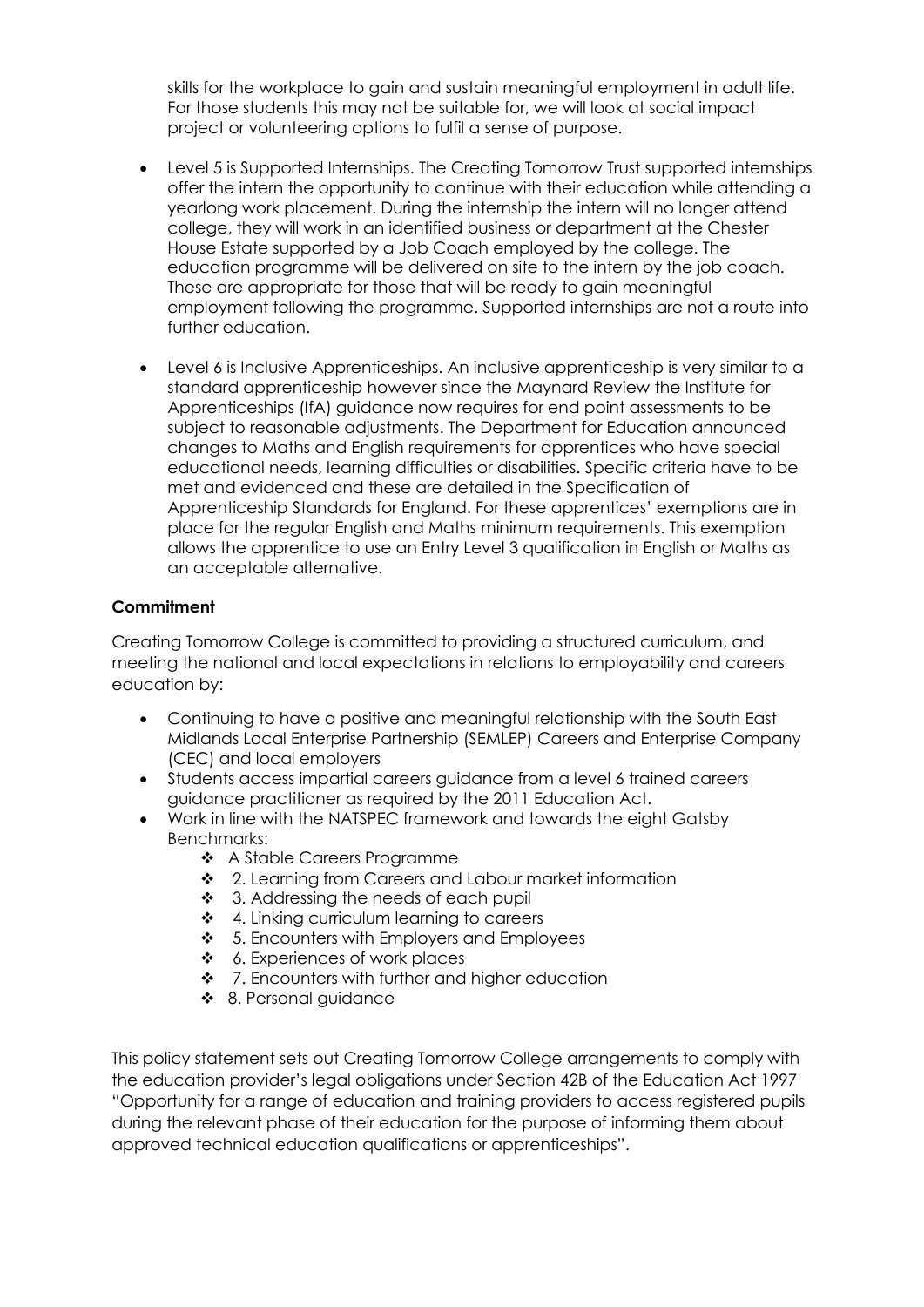#### **Careers Provision**

As educators, we respond to the needs of our learners and we recognise that our students have a wide range of abilities and needs, ambitions and plans for their lives after Creating Tomorrow College. We aim to prepare young people for what is the most appropriate and realistic for them. We follow a person-centred approach, working with the young person directly, families and any outside agencies. This allows learners to have a voice and a level of control when making important decisions that will influence their future education, lifestyle choices, and career options. This is supported by impartial information and advice provided by a level 6 trained careers guidance practitioner.

We believe that all of our learners have an entitlement to the skills development and work-related learning curriculum. We encourage students to identify, develop and use their abilities. The careers programme has been carefully designed and is regularly updated to support the needs of our students. The programme is appropriate for all and not only focuses on the development of core competency skills but independent and social skills also. We support the National careers strategy to actively prepare our young people in the best way possible. As a college, we are working towards achieving all eight of the Gatsby benchmarks and work closely with supporting agencies such as Skills builder, SEMLEP, CDI and the Careers & Enterprise programme to do so. Using the CDI framework and Gatsby benchmark as guidance, we have developed the programme to cover the main areas of:



\*taken from the cdi framework (2021)

Learners continue to enhance their employability skills, and are giving the opportunity to put these into 'real-world' situations. Those identified on the employment pathway undertaken intensive employer engagement opportunities. This is accessed on site at the Chester House estate and within other employment sectors. This can include: extended work experience, mentoring programmes and vocational training linked to their desires and needs. This then leads our young people into supported internships, inclusive employment and paid employment possibilities.

Throughout the year, learners have the opportunity to take part in a number of career activities, in addition to the employability curriculum learning:

- ASK apprenticeship Priority centre programme
- Intern positions across The Chester House Estate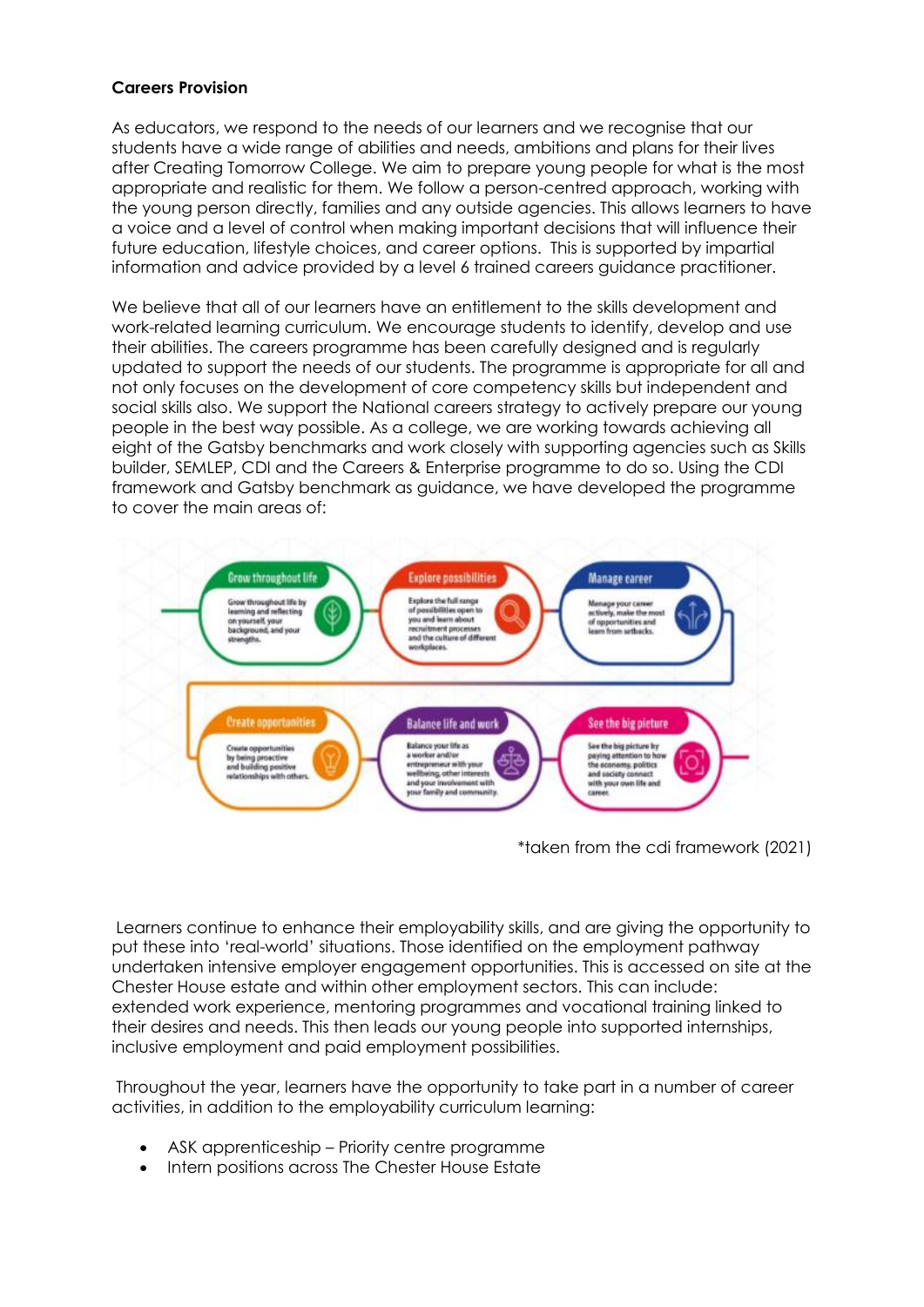- Meet The Expert We welcome visitors into the college for motivational talks, workshops and Q &A sessions throughout the year.
- Virtual work experience programme and workshops
- **•** Enterprise competitions and farmer markets
- Attendance to local careers fayres and taster days at local colleges. This is available digitally for those unable to attend in person.
- DWP workshops on skills development

As a sign of dedication and belief in careers education and employability training we have invested and opened up a farm shop on site at The Chester House Estate. This will allow our learners to gain valuable retail and business experience in a supported environment. Students will be treated as employees whilst working on the shop, and will be expected to carry out working duties, follow rules and regulations, work shifts and weekends. This will provide them with the essential experience they require to enter the working world.

# **Examples of how we are achieving the Gatsby benchmarks**

The Creating Tomorrow college have adopted the Gatsby Benchmarks because they are judged to be an outstanding system for careers guidance and delivery.

# **Benchmark 1: A stable Careers Programme**

- We have appointed a qualified careers leader who is responsible for the management of CEIAG – Stacey Drake.
- Close work relationship with SEMLEP
- Trustee whom is a trained Enterprise adviser Greg Kirkman
- The career programme is structured and updated by the college team
- Termly the programme is reviewed through the Careers and Enterprise Compass evaluation tool. (This will be in place once registration is successful**)**
- The programme consists of a large number of events and activities involving employers, and other agencies. Along with an ongoing experience of the world of work.
- Careers/ employability can be found within the curriculum timetable. This can be seen as, discreet lessons, enterprise projects, vocational training, student intern time, community time and employer engagement visits.
- The programme and careers leader is fully supported by the wider trust team and the director of the college.
- The programme is regularly evaluated with feedback from all stakeholders, including students, employers, staff and families.

#### **Benchmark 2: Learning from Careers and labour market information**

- Explored further and personalised during PCP meetings
- Delivered through employability curriculum lessons
- Our careers guidance practitioner provides independent, unbiased careers guidance

#### **Benchmark 3: Addressing the needs of each student**

- Some of the examples of how this is performed is through vocational profiling, personal guidance PCPs and annual reviews
- The career guidance practitioner securely keeps accurate records of individuals careers advice. Keeping in line with the CDI code of ethics.
- Destinations are collated and recorded for 3 years. Good relationships are maintained with further education providers and Prospects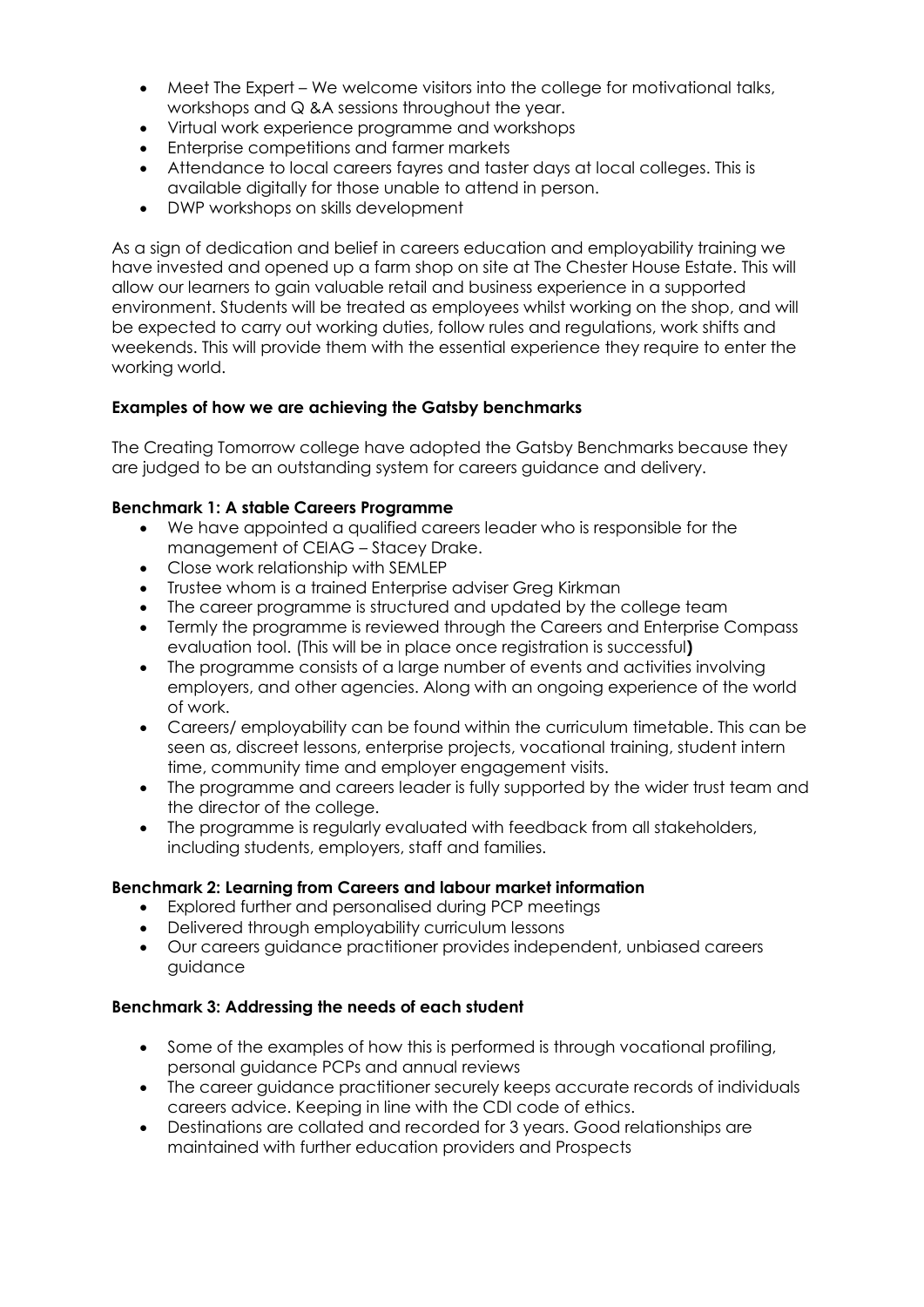- The careers programme challenges stereotyping and addressing needs linked with raising aspirations
- Attendance and representation is provided to an annually virtual transition event to support students and families across Northamptonshire to gain a better understanding of next steps. This is in partnership with the local offer, support agencies and other providers across the county

# **Benchmark 4: Linking curriculum learning to careers**

Careers education and enterprise is embedded throughout the curriculum at every stage.

- The Creating Tomorrow College has allocated careers lessons and employability lessons within the timetable.
- Training needs are identified and staff receive training to allow effective planning and delivery of the careers programme.
- All staff are expected to incorporate into learning where possible and relevant.
- STEM (Science, Technology, Engineering and Maths) Activities are highlighted and incorporated through other national event days
- Incorporated through community visits and social activities for our pathway to independence students.

#### **Benchmark 5: Encounters with employers and employees**

- Students have access to a variety of different employer engagement activities. This includes work place visits, work experience, job shadowing, taster days, mentoring programme These are done both virtually and face to face.
- The development of gaining employer engagement partnerships is ongoing, and we are making significant progress with this year on year.
- Where appropriate mentoring is available for learners from employers

#### **Benchmark 6: Experience of work places**

- Learners are receiving their education on a fully accessible working business. Learners are observing and supporting the sustainability of The Chester House Estate business.
- Prior to work placements students will attend an initial interview and work premises tour and induction. Whilst on work experience they will be treated and expected to follow the rules of employees and volunteers
- Work experience is available both internally, externally and virtually.
- Regular communication is made with the employers, and information shared with families on progress.
- Job coaching and access to work funding is allocated for those students on supported internships.

#### **Benchmark 7: Encounters with further and higher education**

- An annual transition event allows students and families to have encounters with learning providers including colleges, training centres and other local service providers
- A regularly updated guide is given and made available on our website for families looking at post 18 options.
- Extensive links are in place with other providers to support with transition
- Signposting of local transition events and opportunities available at our providers are provided on our communication boards in addition to being advertised around the college.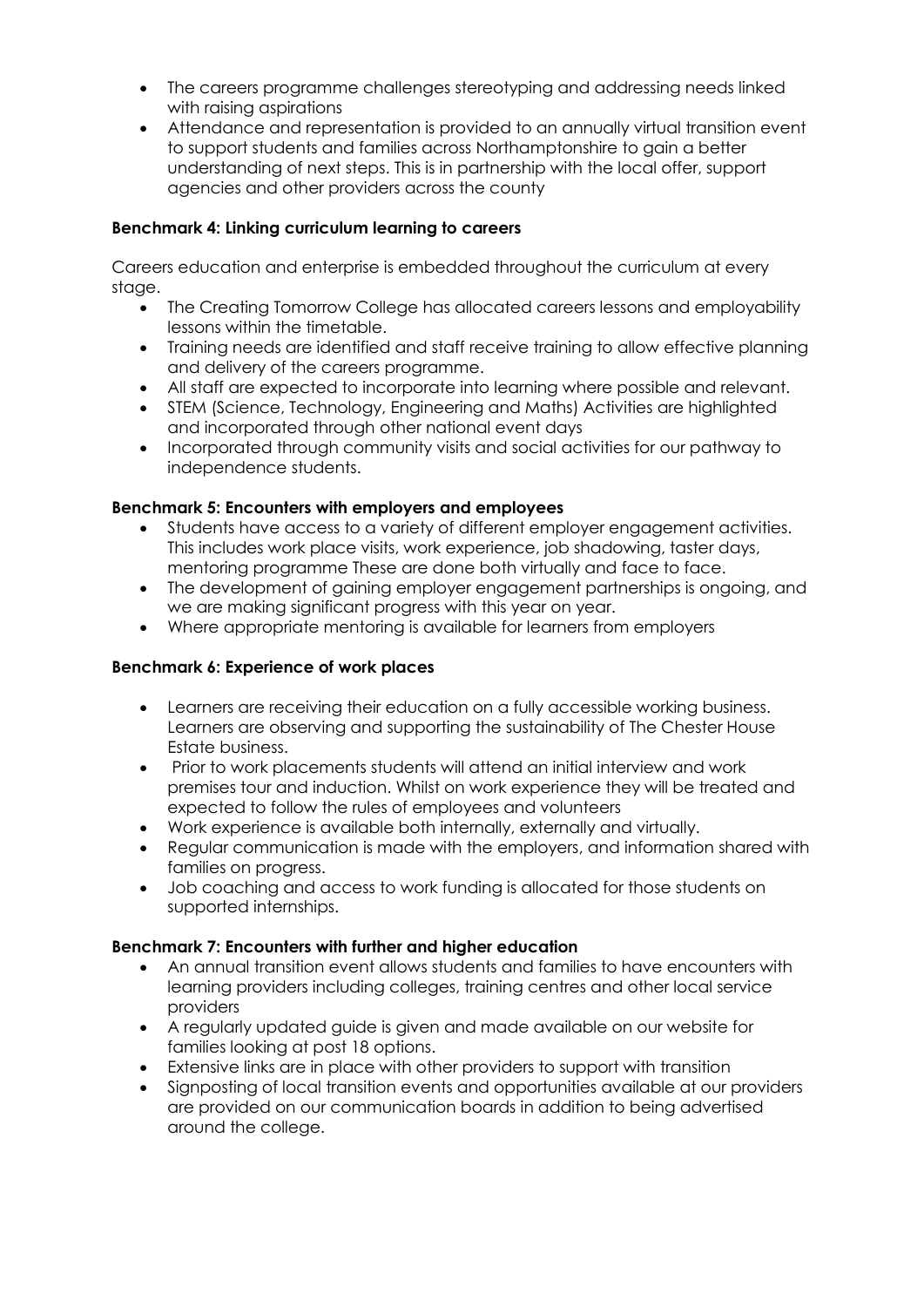#### **Benchmark 8: Personal guidance**

- We have appointed a level 6 trained impartial personal guidance practitioner to deliver 1:1 and group personal guidance sessions.
- The careers guidance practitioner provides independent career guidance to all students

#### **Business and supporting agency Links**

Creating Tomorrow College is a member SEMLEPs community. We are working with several senior volunteers from business who support us to build employer networks to create lasting connections between the school and local businesses.

We work closely with Prospects, DWP (Department for Work and Pensions), Northamptonshire Supported Internship Forum, Local Offer, Preparation for Adulthood forum and Ask Apprentinceships SEND advisory group.

Creating Tomorrow College works closely with other providers and special schools in the county to support with transition and post 16 education.

#### **Engaging Parents / Carers**

We are keen to involve parents/ carers in the development of the careers provision. This is an area of development at present. The aim is for the careers leader to supply regular careers updates through school news updates, newsletters, website updates, and on other social media platforms. A database of parents/carers who would like to support with events, planned activities such as work experience will be gathered and updated by the careers lead.

Keeping our families up to date with labour market information and supporting materials will be found on the website under stakeholder (families)

Transition events take place throughout the academic year, and an appointment can be booked with the Careers lead on request.

Families are invited to PCP (person-centred planning) meetings. This allows us to fully support the whole family with our comphernsive transition support.

#### **Staff Development**

Through staff performance reviews and development plans, staff training needs are identified, and training provided accordingly throughout the academic year. In order to remain up to date with legislation and changes the careers lead is responsible for attending network meetings and relevant training.

#### **Monitoring, review and evaluation**

The Careers leader and the head teacher identify desirable improvements by reviewing the programme annually.

Impact scores, stake holder surveys and student/staff voice is gathered following each employer interaction.

Policy developed & written by: Stacey Drake (Careers lead) in consultation with relevant support agencies.